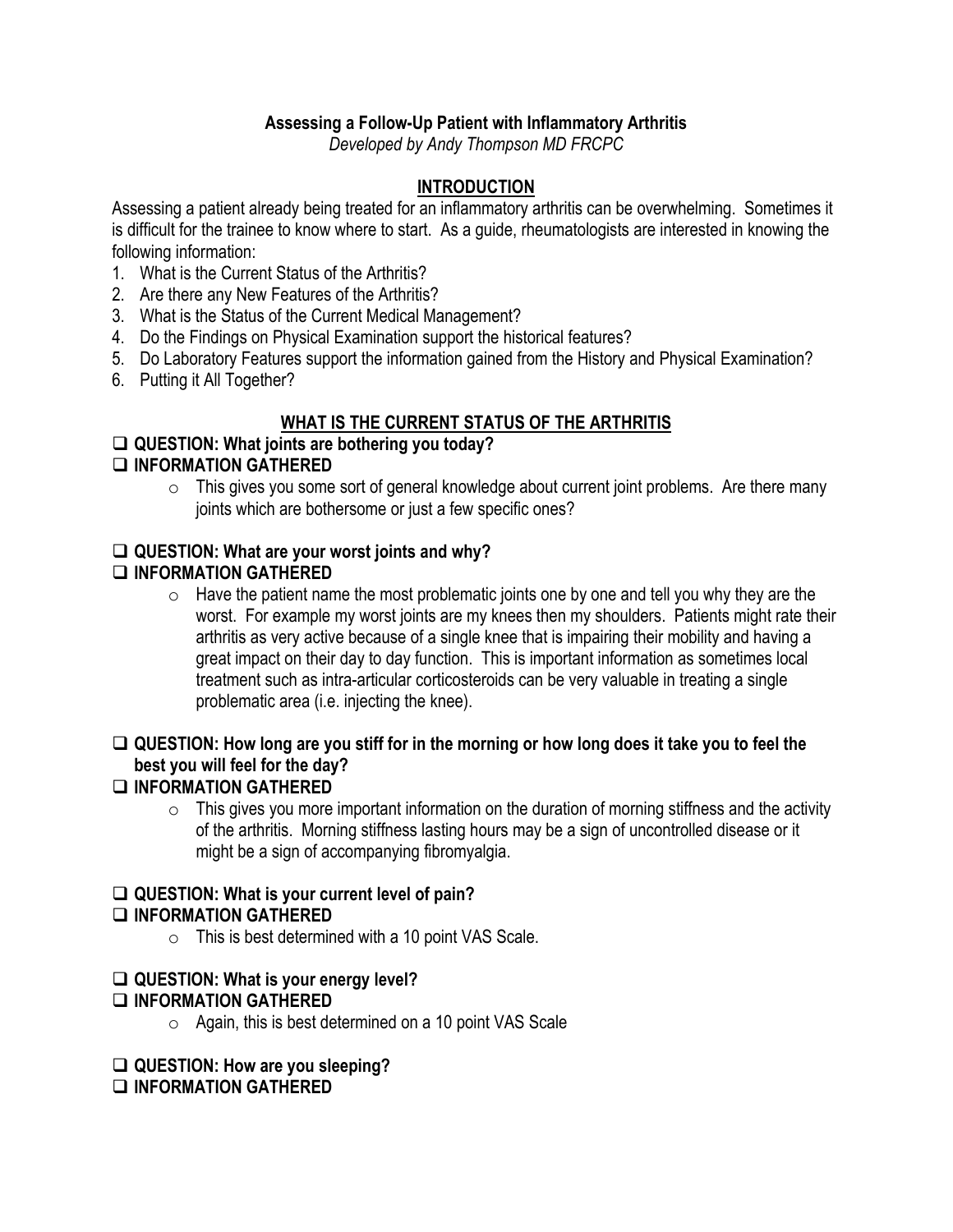o Again, a 10 point VAS for sleep is useful. Also ask why they aren't sleeping. A great number of older people don't sleep because of nocturia and not because of pain.

## **QUESTION: How are you currently functioning? INFORMATION GATHERED**

- $\circ$  Again, what really matters is that patients are able to function on a day to day basis. Review the Health Assessment Questionnaire or ask the following domains:
	- Basic Personal Care: Dressing, Bathing, Grooming.
	- Basic Home Care: Cooking; Cleaning; Shopping
	- Activities: Getting out of the house, exercise, other activities
	- **Employment: Currently employed, days off work**

## **QUESTION: How would you rate the current status of your arthritis? INFORMATION GATHERED**

 $\circ$  Look at the HAQ and how the patient has rated their status on a scale from 0 to 10. This is the patient global VAS.

#### **After taking the above history you should have answered the following and be able to relay this USEFUL information:**

| <b>Current Active</b>     | The patient has a total of _____ bother some joints |
|---------------------------|-----------------------------------------------------|
| <b>Joints</b>             | including                                           |
| <b>Most Problematic</b>   | The most problematic joints are #1, #2, #3          |
| <b>Joints</b>             | because                                             |
| <b>Duration of</b>        | The patient is stiff in the morning for             |
| <b>Morning Stiffness</b>  |                                                     |
| <b>Current Pain Level</b> | Pain is/is not a problem rated at some a 10 point   |
|                           | <b>VAS</b>                                          |
| <b>Current Energy</b>     | Energy is/is not a problem rated at some a 10       |
| Level                     | point VAS                                           |
| <b>Current Sleep</b>      | Sleep is/is not a problem rated at some a 10        |
| <b>Status</b>             | point VAS                                           |
| <b>Current Functional</b> | Functionally the patient is/ is not doing well. The |
| <b>Status</b>             | HAQ score is <u>out</u> of 3.                       |
| <b>Overall Patient</b>    | Overall Patient Global VAS is rated at out of       |
| <b>Assessment</b>         | 10 on a 10 point VAS.                               |

# **ARE THERE ANY NEW FEATURES OF THE ARTHRITIS**

This section is used to review the rheumatologic review of systems which should be specific for each type of arthritis. For example, with a patient with RA you would want to know if their rheumatoid factor is positive, are there any new nodules, do they have Sicca features, do they have Raynaud's phenomenon ….

# **WHAT IS THE CURRENT STATUS OF THE MEDICAL MANAGEMENT**

In determining current medical management it is important to think about Non-Pharmacologic and Pharmacologic treatments as follows: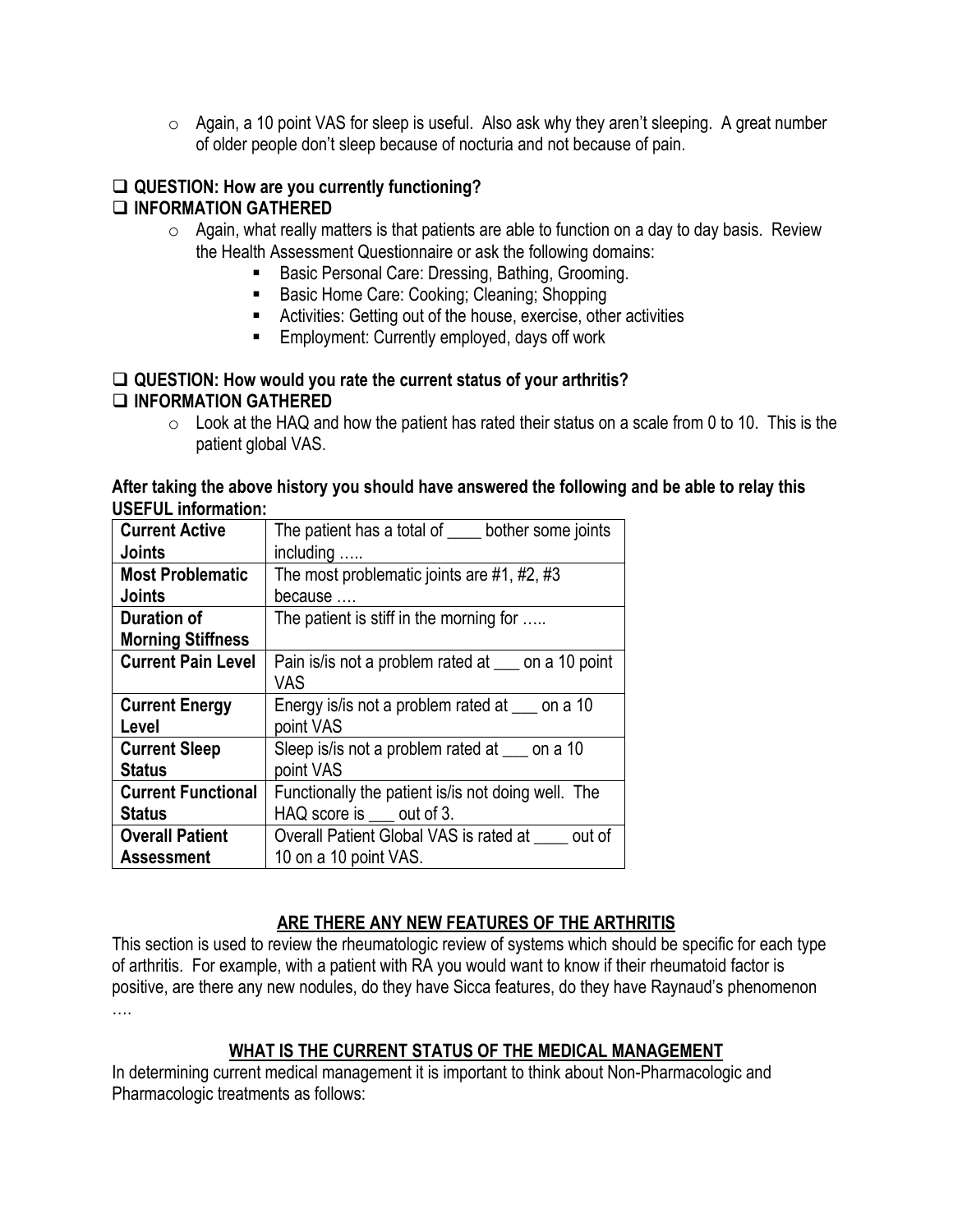# *Non-Pharmacologic*

- □ Education
	- $\circ$  How has the patient been educated?
	- $\circ$  Have they attended a rheumatology day program?
	- $\circ$  Have they been in touch with the Arthritis Society?
- □ Physiotherapy
- Occupational Therapy
- Social Work
- □ Vocational Rehabilitation

#### *Pharmacologic*  **NSAIDs**

- $\Box$  Is the Patient currently taking an NSAID?
- $\Box$  Is the NSAID working?
	- $\circ$  If YES How much 10%, 50%, 90%
	- $\circ$  If NO Why
		- Are they taking it properly?
- $\Box$  Is the Patient having any side-effects to the medication?
- □ Does the Patient have any reasons to think about discontinuing or modifying the NSAID such as:
	- $\circ$  Age Traditional NSAIDs are probably best avoided in patients over 65 due to the increased risk of adverse events.
	- o Hypertension?
	- o Renal Failure?
	- o Previous or current GI ulceration?
	- o Congestive Heart Failure?
- $\Box$  How can we make the medication safer?
	- o Change to a COXIB?
	- o Add a PPI or misoprostol?
	- o Discontinue the medication altogether?

# **Prednisone**

- $\Box$  Is the patient currently taking prednisone, if yes, how much?
- $\Box$  How long has the patient been taking prednisone?
- $\Box$  Is the prednisone working?
	- $\circ$  If YES how much 10%, 50%, 90%?
	- $\circ$  If NO why
		- Recent dose reduction?
- $\square$  Does the Patient have any reasons to think about discontinuing or modifying the prednisone such as:
	- o Frequent Infections?
	- o Hypertension?
	- o Blood Sugar Control?
	- o Osteoporosis?
	- o Congestive Heart Failure?
- $\Box$  How can we make the medication safer?
	- o Osteoprotection
		- Calcium & Vitamin D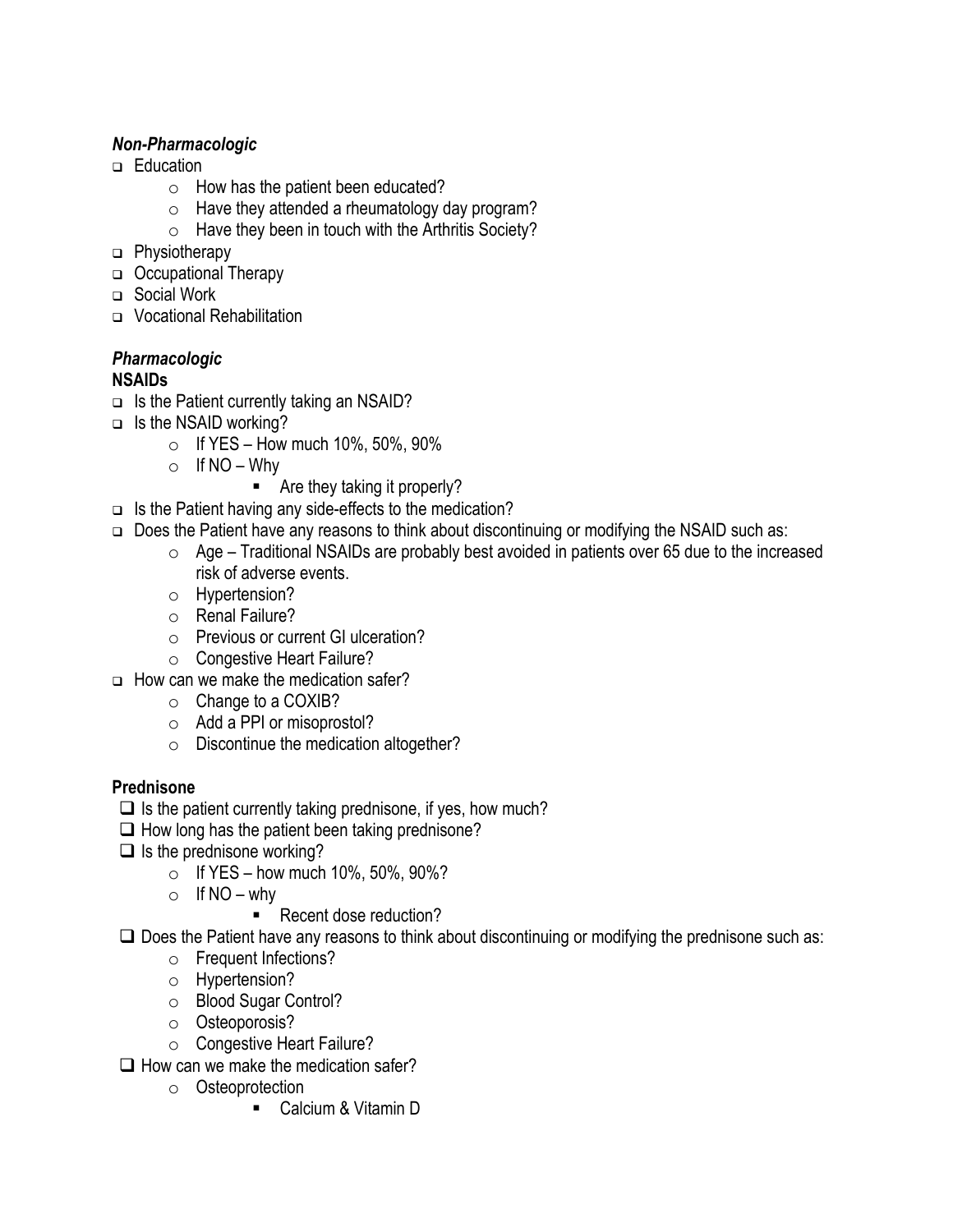- **Bisphosphonates**
- $\circ$  Use the lowest possible dose

# **DMARDs/Immunosuppressants/Biologics**

- $\Box$  Is the patient currently taking a DMARD/Biologic?
- $\Box$  How long has the patient been taking the DMARD/Biologic?
- $\Box$  Is the DMARD/Biologic working?
	- $\circ$  If YES how well
	- $\circ$  If NO why
		- $\blacksquare$  Is the patient taking the medication?
		- $\blacksquare$  Is the patient taking the medication properly?
		- Is the dose of the medication high enough?
		- Has enough time gone by for the medication to take effect?
- $\Box$  Is the DMARD/Biologic being Appropriately Monitored?
	- o Blood testing done as ordered?
	- $\circ$  Attending clinics appropriately?
	- $\circ$  Does the Patient have any reasons to think about discontinuing or modifying the medication?

## **DO THE FINDINGS ON PHYSICAL EXAMINATION SUPPORT THE FINDINGS ON HISTORY**

- $\Box$  What is the number of tender joints?
- $\Box$  What is the number of swollen joints?

 $\Box$  Are any of the joints damaged?

## **DO LABORATORY FEATURES SUPPORT THE INFORMATION GAINED FROM THE HISTORY AND PHYSICAL EXAMINATION**

With the laboratory investigations we are trying to add further information to help ascertain the activity of the patient's arthritis. Laboratory features of active arthritis may be as follows:

- **Hemoglobin:** Anemia of chronic inflammation (normocytic microcytic) may be seen. If microcytic always think about iron deficiency anemia and then sources of blood loss.
- **WBC:** For the most part it should be normal. Prednisone can increase the WBC (through demargination) with counts up to about 15. Otherwise high WBC might suggest concomitant infection. Low WBC can be a manifestation of CTD or it can be due to medications.
- **Platelets:** Thrombocytosis may be a secondary phenomenon of inflammation
- **ESR:** Elevated ESR may be seen with active inflammation.
- **CRP:** Elevated CRP may be seen with active inflammation.

# **PUTTING IT ALL TOGETHER**

You should now be able to determine the following:

- **1. The Activity of the Arthritis:** Determined from the history, physical, and laboratory parameters as described. A useful tool in Rheumatoid Arthritis is the "DISEASE ACTIVITY SCORE or DAS". The DAS is a mathematical formula based on the number of swollen joints, number of tender joints, the ESR, and the patient's global health as rated on a 100 mm VAS scale. There should be a DAS calculator in the clinic.
- **2. Medication Efficacy, Compliance, Tolerability, and Adverse Effects**